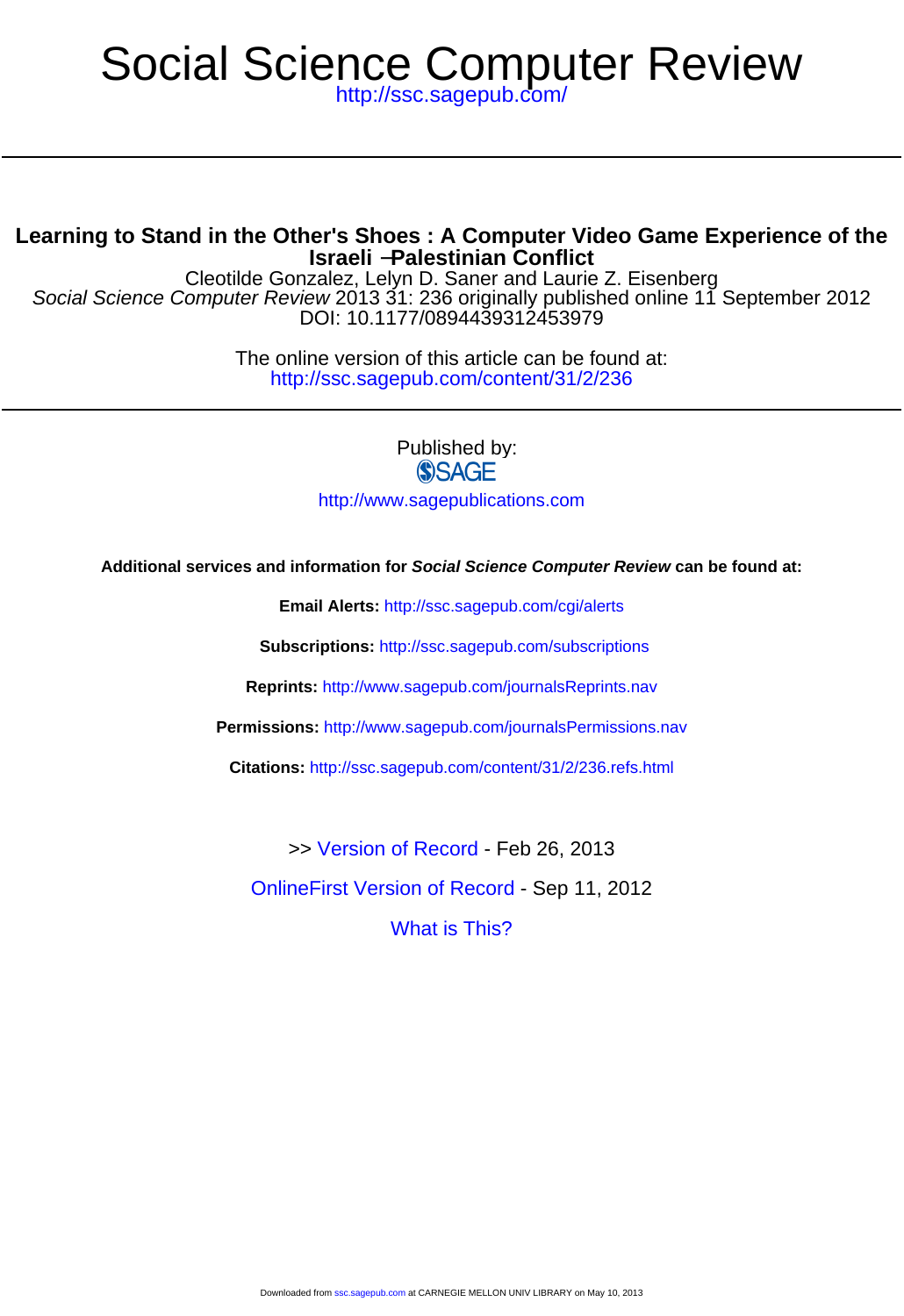# Learning to Stand in the Other's Shoes: A Computer Video Game Experience of the Israeli–Palestinian **Conflict**

Social Science Computer Review 31(2) 236-243 © The Author(s) 2012 Reprints and permission: [sagepub.com/journalsPermissions.nav](http://www.sagepub.com/journalsPermissions.nav) DOI: 10.1177/0894439312453979 [sscr.sagepub.com](http://sscr.sagepub.com)



# $\sf{C}$ leotilde  $\sf{Gonzalez}^{\sf I},$  Lelyn  $\sf{D}.$   $\sf{Saner}^2,$  and  $\sf{LaurieZ}.$  Eisenberg $^{\sf I}$

## Abstract

We examined the role of experience, religion, and political affiliation in learning to resolve a conflict through the video game, PeaceMaker, which simulates the Israeli–Palestinian conflict by modeling the factors contributing to it. The hypothesis was that practice in the video game would diminish the initial effects of religious views and political affiliations on how people resolve the conflict within the game. Students played several rounds of PeaceMaker and responded to questions about their religious and political beliefs. Results revealed an improvement in students' game scores and a reduction in the correlations between scores and religion, political affiliation, and game performance across games played. Results suggest that the understanding of the conflict that is provided by the game simulation combined with practice may make it possible to reduce personal bias and learn to stand in another's shoes when engaging in conflict resolution exercises.

### Keywords

video games, conflict resolution, learning, identity, in-group, out-group

# Introduction

Many disciplines are now adopting simulations and video games to enhance learning experiences: Engineering (Foss & Eikass, 2006), Business and Management (Zantow, Knowlton, & Sharp, 2005); Medicine (Bradley, 2006; Griffiths, 2002), and Political Science (Kelle, 2008; Mintz, Geva, Redd, & Carnes, 1997). In conflict resolution, the use of video games and simulations is particularly useful, given that this is a dynamic decision making process in which leaders attempt to make decisions within their own internal cognitive and social limitations in the context of external events with accompanying time pressure and stress (Geva, Redd, & Mintz, 1997; Kelman, 2008; Mintz et al.,

Corresponding Author:

Cleotilde Gonzalez, Carnegie-Mellon University, 5000 Forbes Avenue, Porter Hall 208, Pittsburgh, PA 15213, USA. Email: coty@cmu.edu

<sup>&</sup>lt;sup>1</sup> Carnegie Mellon University, Pittsburgh, PA, USA

<sup>&</sup>lt;sup>2</sup> University of Maryland, College Park, MD, USA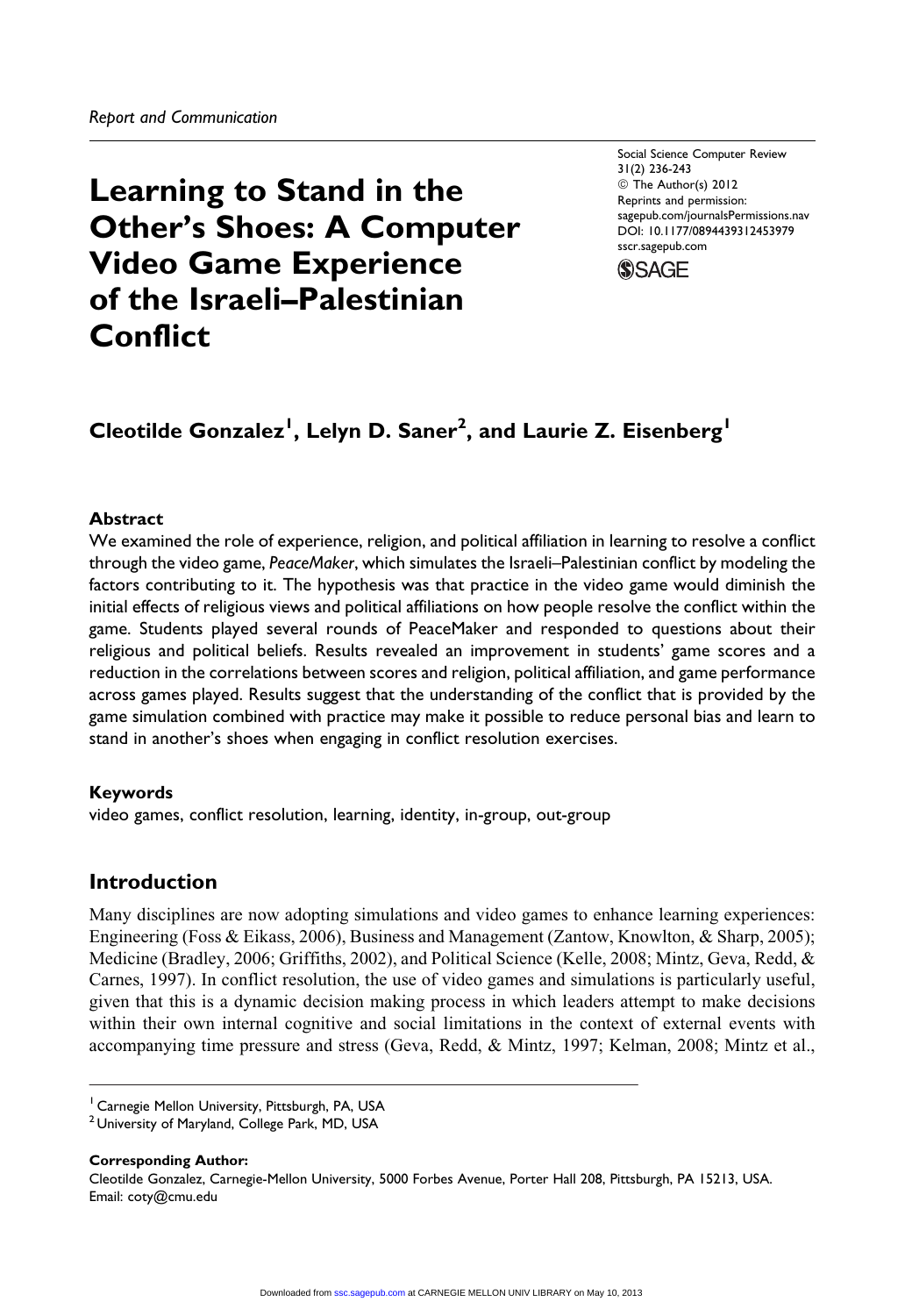1997). Given the complexity of the process, interactive computer games that encompass the primary features of a real-world environment without sacrificing experimental control are ideal for the study of conflict resolution (Gonzalez & Czlonka, 2010).

In this article, we present the results of an innovative approach to the study of conflict resolution wherein participants were given repeated experiences with a video game called *PeaceMaker* (ImpactGames, 2006). PeaceMaker simulates Israeli–Palestinian interactions, with the players assuming the role of either the Israeli Prime Minister or the President of the Palestinian Authority. Our hypothesis was that practice in the video game would reduce the initial effects of religious views and political affiliations on conflict resolution strategies by allowing players to see the conflict from different viewpoints.

# Religion, Political Beliefs, and Experience

Political affiliation comes from value commitments that people derive from their religions, nationalities, races, and so on (Levi, 2007). Social psychology research has shown that conflict increases our attachment to our ''own'' group and generates hate for the ''other'' group, because we tend to think in terms of social categories or groups (Shamir & Sagiv-Schifter, 2006). Thus, group membership may provide security at many levels, but it is also the source of many conflicts (Gartzke  $\&$ Gleditsch, 2006): War is often justified by the religious and political ideologies that one is seeking to defend or promote. Unfortunately, basic research on the influence of religion on adversarial behavior and conflict resolution is very scarce (Tarakeshwar, Stanton, & Pargament, 2003). The Terror Management Theory (TMT) research has shown that when one's self-esteem or cultural worldview is threatened, anxiety increases and death-related thoughts become more accessible, thus making conflict more likely (Greenberg, Pyszczynski, & Solomon, 1986; Pyszczynski, Rothschild, & Abdollahi, 2008). TMT is limited, however, in its ability to explain the roles of experience and knowledge in the relationship between prior beliefs and conflict resolution.

In dynamic decision-making research, it is known that decision makers often make decisions based on what they learned from past decisions and their consequences (Edwards, 1962; Gonzalez, Lerch, & Lebiere, 2003). Decision-making starts with an attempt to ''match'' current situations to those previously experienced, and when the situations are found to be similar, the solutions that worked before are retrieved from memory. Similarly, Mintz (2004) showed that the procedures and strategies used to make foreign policy decisions are influenced significantly by the decision maker's familiarity with the task. Thus, we expect that experiencing both sides of a conflict and increasing a person's familiarity with a conflict will lead to a broader view of the conflict and a higher likelihood of taking actions that promote conflict resolution.

## The PeaceMaker Video Game

PeaceMaker (ImpactGames, 2006) is an educational, interactive computer video game that explores the negotiations between Israelis and Palestinians. The game, described in detail in other publications (Gonzalez & Czlonka, 2010; Gonzalez, Kampf, & Martin, 2012), enables a user to play the role of the Israeli Prime Minister or the Palestinian President and to negotiate peace by making political, economic, and security decisions while the game presents the players with unexpected events [AI (Artificial Intelligence) actions] such as Palestinian suicide bombings or Israeli air strikes. Players accumulate points according to the actions they take. A player wins if the scores from both sides are balanced and loses if the score results in too low of an approval rating from either his/her own people (as rated by satisfaction polls, called ScoreOwn) or the other side's constituents (called ScoreOther). Thus, winning the game requires appeasing constituents on both sides. The video game can be played in three levels of difficulty: Calm, tense, and violent. The difficulty levels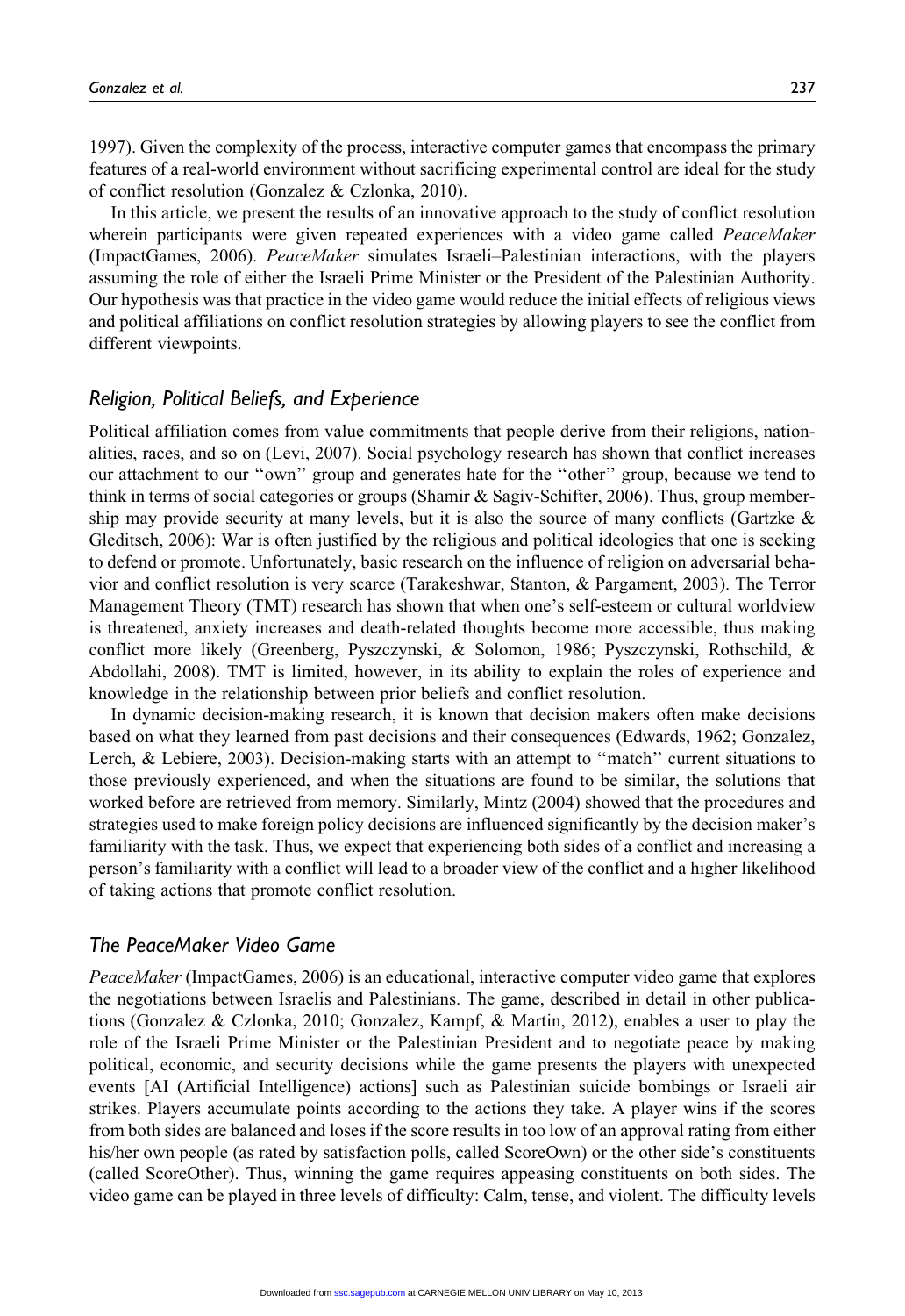differ in the frequency and consequences of turbulent events that are beyond the player's control, but not in the possible actions available to the player. The structure of the game is the same across all difficulty levels, but the frequency of AI actions is highest for the violent level and lowest for the calm level. Using the information about these events and the information that is available by clicking on regional maps and polls, the user can formulate a strategy and take actions from three main categories: Security, political, and construction.

# **Methods**

Undergraduate students ( $N = 42$ , 38% female, ages 18–23 years [ $M = 20$  years,  $SD = 1.08$ ]) participated in this study as part of an Arab–Israeli Conflict and Peace Process class activity. Students were asked to play the game in each of the two roles, the Palestinian President and the Israeli Prime Minister, in each of two sessions at the beginning and end of the semester. The independent variables in the experiment were: (1) the difficulty level of the game (calm vs. violent) manipulated between-subjects, (2) the role played (Palestinian President vs. Israeli Prime Minister) manipulated within-subjects, and (3) the test session (beginning of the semester vs. end of the semester), a within-subjects factor. Participants were randomly assigned to one of the two difficulty levels. A total of 22 participants played at the calm level (50% were female,  $M = 19.9$  years,  $SD = .80$ ) and 20 participants played at the violent level (25% were female,  $M = 20.3$  years,  $SD = .86$ ). Students were counterbalanced on the order in which they played the role of the Israeli Prime Minister or the Palestinian President for both sessions.

A questionnaire was designed to gather background information, including academic major, gender, age, and average number of weekly hours spent playing computer games. It also gathered personal, political, and religious affiliations. The questionnaire asked students to indicate whether they had any personal identification with Israel, Palestine, other Middle Eastern countries. Our sample included 35.7% of students with strong personal identification with Israel, 9.6% of students with strong personal affiliation with Palestine or other Middle Eastern countries, and 54.7% of students with no personal affiliation with either side. We also queried their U.S. political affiliation, coded as Republican (3), Democratic (2), and Other (1), which included those with other or no political affiliations. The sample involved 64.3% of Democratic affiliated participants, 11.9% of Republican, and 23.8% of other or no political affiliation. Finally, we requested the students' religious belief, coded as Judaism (3), Christianity (2), and Other (1), which included Atheism, Hinduism, and no religion (no students indicated Islamic affiliation). Of the sample, 35.7% were affiliated to Judaism, 21.4% to Christianity, and 42.9% to other religions or none.

### Dependent Measures

The main dependent measure used in our analyses was *balance*, a measure we calculated based on the scores (ScoreOwn and ScoreOther) for each game played by each participant in the study. A high level of *balance* requires achieving of high final scores for both sides in the game and represents a required equilibrium that one must attain in order to resolve the conflict. It measures how close a player came to appeasing constituents on both sides. It is defined with the following formula:

Balance = 
$$
1 - \left[ (100 - ScoreOwn) + (100 - ScoreOther) \right] /
$$

- Range between highest and lowest score observed on either side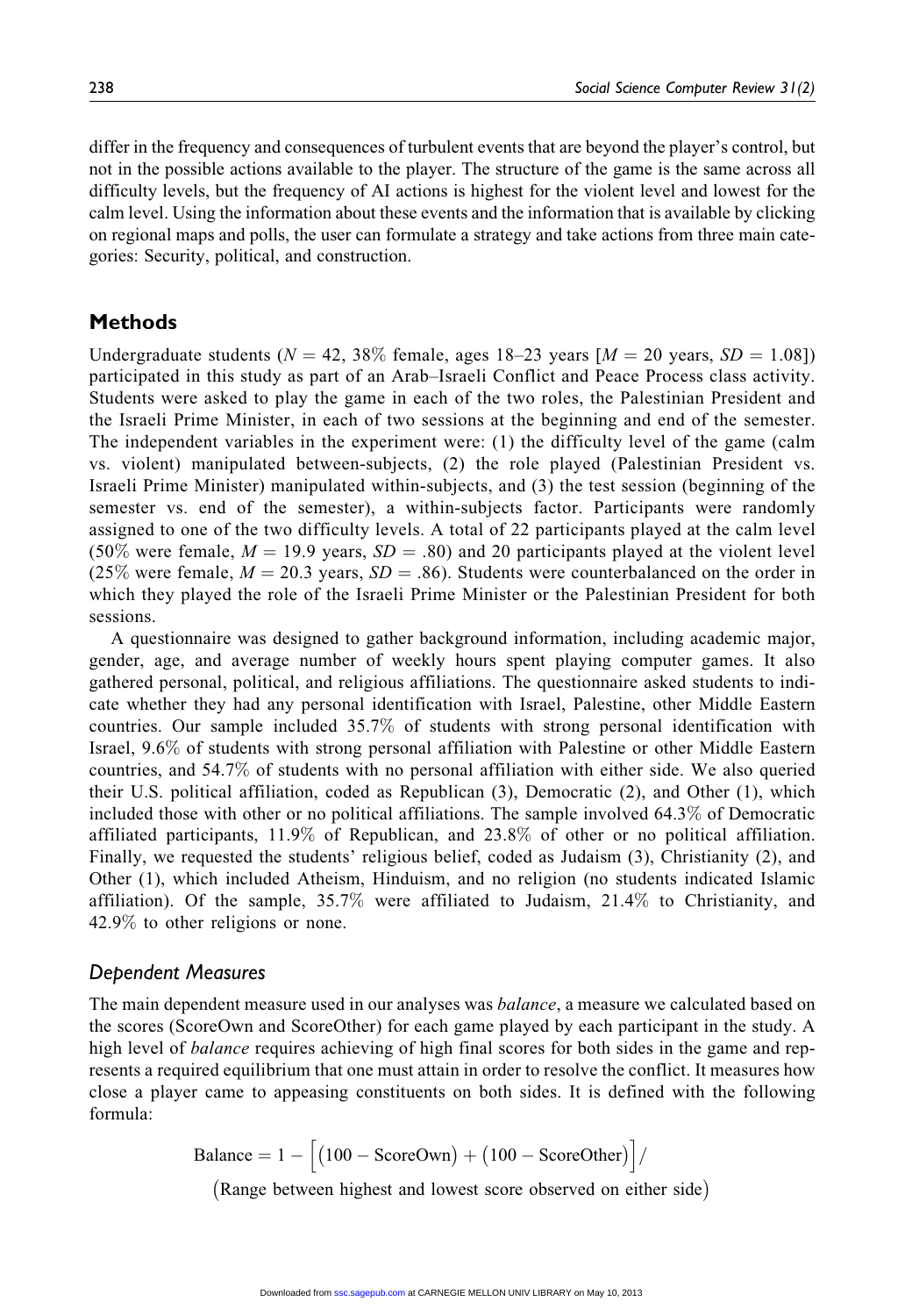A balance value of one indicates that both ScoreOwn and ScoreOther were 100 at the end of the game, and thus, the player won the game. A balance value of zero indicates that both ScoreOwn and ScoreOther had the maximum negative value at the end of game. Based on the results from this study, 324 was the maximum range of the ScoreOwn and ScoreOther scores (i.e., 100 –  $(-62) = 162 \times 2 = 324.$ 

Other dependent variables included the time to complete each game (in minutes) and the proportion of actions taken by the participants during game play (construction, political, and security). The proportion of actions were expected to give information about the strategies followed, because someone might win the game by following a political strategy while others might choose to follow a security strategy.

# Procedure

In the first session, students completed the questionnaires, were given a general introduction to the goals and the controls of the game, and completed the same game tutorial. Participants played the game twice, once in each role. It took participants approximately 2 hours to complete the first session. The second session at the end of the semester took place 2 months following the first session. In the interim, students had no contact with the game, but learned about the history of the Israeli–Palestinian conflict in class. In the second session, students again played the game twice, once in each role.

# **Results**

#### Balance

Balance was very low overall. Across difficulty levels, sessions, and roles, the mean balance was .36,  $SE = .03$ , such that participants were generally far from winning the game (i.e., balance of 1.00). Thirty-eight percent of participants never won a single game after four opportunities, 48% won one of the four games, 12% won two of the four games, and 2% (one participant) won all four games.

An analysis of variance (ANOVA) showed a clear effect of the difficulty level in which students played the game,  $F(1, 40) = 10.38$ ,  $p < .01$ . Playing in the violent condition made it more difficult to reach balance ( $M = .28$ ,  $SE = .03$ ) than playing in the calm condition ( $M = .43$ ,  $SE = .04$ ). The effect of difficulty also interacted with the session,  $F(1, 40) = 11.08$ ,  $p < .01$ . In the first session, the balance was equally low, regardless of the difficulty level. In the second session, however, the balance was significantly higher in the calm condition, but showed no and difference in the violent condition. Because there appeared to be a ceiling effect on progress in the violent condition, we present results related to the calm condition only from this point on.

#### Game Activity by Role

The role played (Israeli or Palestinian) had a significant effect on the time students spent in the game,  $F(1, 21) = 9.99$ ,  $p < .01$ . Students spent more time in the game when playing the Palestinian role  $(M = 32.24$  min,  $SE = 3.66$  min) than when playing the Israeli role  $(M = 17.99$  min,  $SE = 2.26$  min). The session and the interaction of role and session had no effect on the time spent playing the game.

The mean proportions of actions of each type were calculated for each game, and the results of the ANOVAs are shown in Table 1. Role was important for the strategies participants used in the game. The proportion of political actions was higher when playing the Palestinian than the Israeli role, and the proportion of construction actions was higher when playing the Israeli than the Palestinian role.

There was also an effect of session on the use of construction and security actions. The proportion of construction actions was greater in the second than in the first session, and the proportion of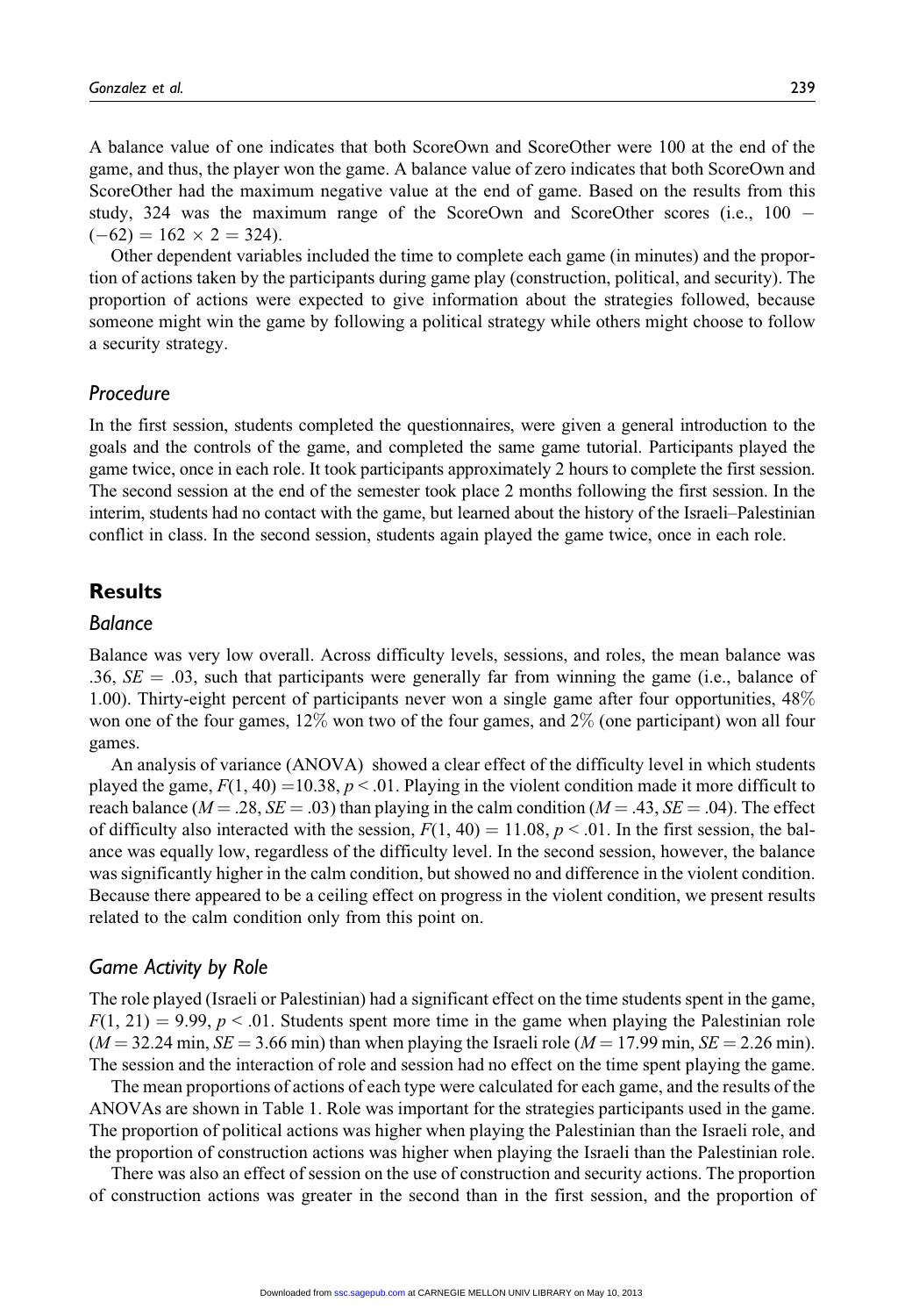| Source                                                                                                                                                          | Session                          |                                  |                      |
|-----------------------------------------------------------------------------------------------------------------------------------------------------------------|----------------------------------|----------------------------------|----------------------|
|                                                                                                                                                                 | 1 Mean, SE                       | 2 Mean, SE                       | Tot Mean, SE         |
| Political ( $N = 22$ )<br>Role $F(1, 21) = 15.04**$<br>Session $F(1, 21) = .02$<br>Role $\times$ Session $F(1, 21) = 16.80**$<br>Role<br>Israeli<br>Palestinian | .30, .03<br>.54, .02             | .47, .02<br>.46, .02             | .39, .03<br>.50, .02 |
| Total Mean, SE<br>Construction ( $N = 22$ )<br>Role $F(1, 21) = 9.19**$<br>Session $F(1, 21) = 11.06**$<br>Role $\times$ Session $F(1, 21) = 20.43$ ***<br>Role | .42, .03                         | .47, .02                         |                      |
| Israeli<br>Palestinian<br>Total Mean, SE<br>Security ( $N = 22$ )                                                                                               | .29. .03<br>.18, .02<br>.24, .03 | .30, .02<br>.31, .01<br>.31, .02 | .30, .03<br>.25. .02 |
| Role $F(1, 21) = 14$<br>Session $F(1, 21) = 5.34*$<br>Role $\times$ Session $F(1, 21) = .51$<br>Role<br>Israeli<br>Palestinian<br>Total Mean, SE                | .30, .03<br>.29, .03<br>.30, .03 | .22, .02<br>.23, .02<br>.23, .02 | .26, .03<br>.26, .03 |

Table 1. Experiment 1: ANOVA Source Table: Mean Proportion of Actions, Standard Error, and Results From Repeated Measures ANOVA in the Calm Condition.

 $*_{p}$  < .05.  $*_{p}$  < .01.  $*_{p}$ sex, 001.

security actions was greater in the first than in the second session. In addition, role and session interacted for political and construction actions. In both cases, the proportions started at different levels for the Israeli and Palestinian roles, but ended up very similar in the second session. As can be seen in Table 1, the proportion of political actions was higher for the Palestinian than the Israeli role in the first session but about equal in the second one. Similarly, the proportion of construction actions was higher for the Israeli than the Palestinian role in the first session but about equal in the second session.

# Correlations with Religion and Political Beliefs

We ran a correlation analysis between the dependent variables: balance, time, and proportion of actions and the general background variables of age, gender, video game experience, religious and political affiliation. There were no significant correlations between the dependent variables and general variables such as age, gender, and video game experience. The participants' religious and political affiliations were the only two factors that correlated significantly with the dependent variables.

Across roles, religious affiliation correlated significantly with the balance score in the first session ( $r = -.48$ ,  $p < .05$ ), but not in the second one ( $r = .16$ ,  $p =$  n.s.). In the first session, those that reported ''Other'' as their religion achieved the highest balance, followed by those that reported Christianity and then those that reported Judaism. This relationship disappeared in the second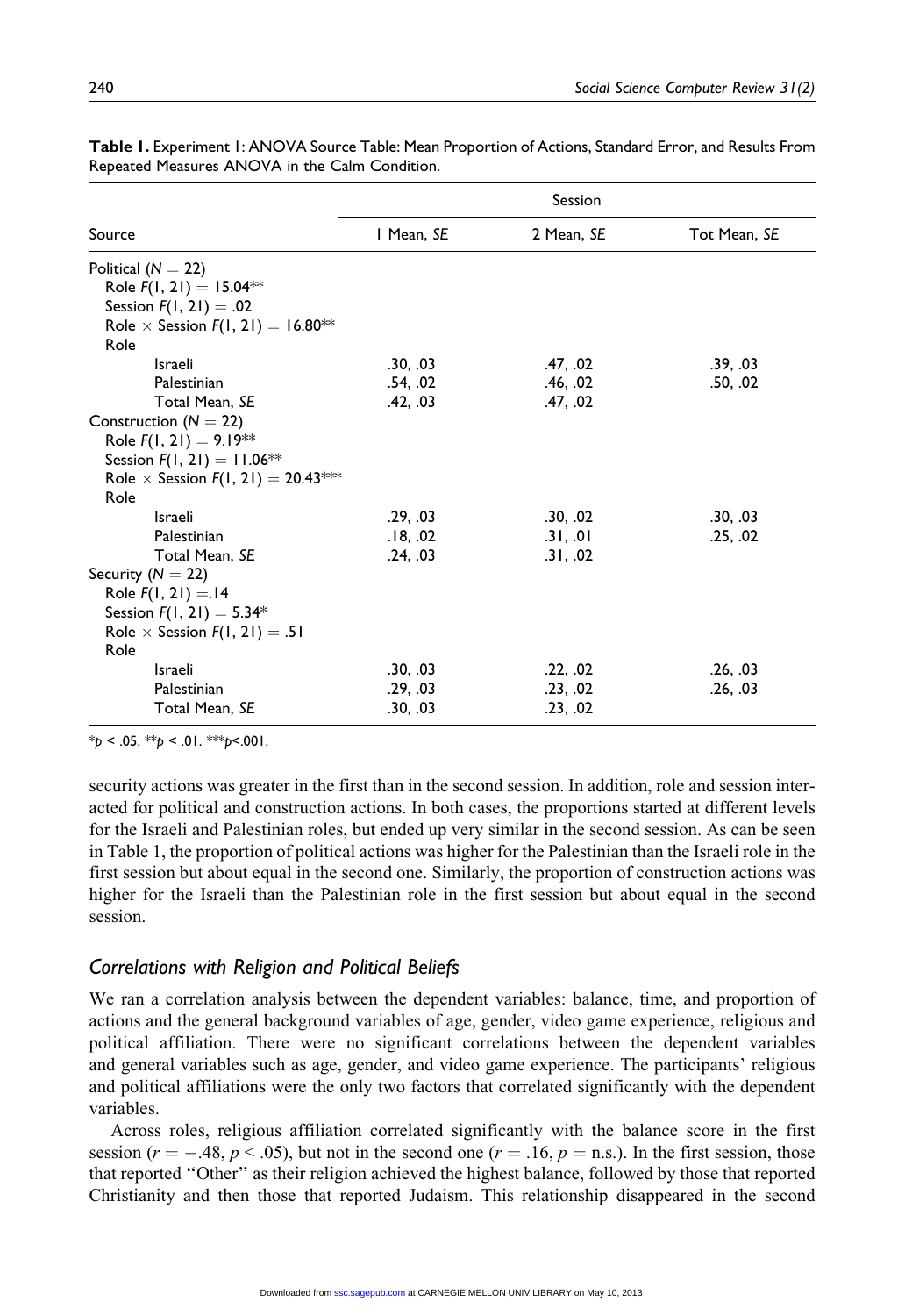session. Similarly, across roles, political affiliation correlated significantly with the proportion of political actions ( $r = -.51$ ,  $p < .05$ ), the proportion of construction actions ( $r = -.54$ ,  $p < .05$ ), and the time spent in the game  $(r = -.49, p < .05)$  in the first session; and these correlations were not significant in the second session (political actions:  $r = .13$ ,  $p = n.s.$ ; construction actions:  $r = -.40$ ,  $p =$  n.s.; time spent in game:  $r = .03$ ,  $p =$  n.s.). Those reporting "Other" political affiliation had the highest proportion of political actions in the first session, followed by those reporting Democratic and Republican political affiliation. There was no significant difference between political groups in proportion of political actions in the second session. This relationship disappeared by the end of the semester. Also, those reporting ''Other'' political affiliation have the highest proportion of construction actions in the first session, followed by those reporting Democratic and Republican political affiliation. Again, this relationship disappeared by the end of the semester. Finally, those with "Other" political affiliation spent more time in the game, followed by those reporting Democratic and Republican political affiliation. This relationship also disappeared by the end of the semester.

# **Discussion**

Our interpretation of these results is that as students learned about the history of the conflict throughout the semester, their own religious and political affiliations had less effect on the way they played the game. Thus, we speculate that information and experience may help overcome the effects of religion and political affiliation on conflict resolution strategies.

Conflict resolution in this game depended on the role that was played, the type of actions taken, and the level of game difficulty. Students spent more time in the game and performed better when playing the Palestinian role than the Israeli role. This result is not an artifact of the game, as the game is symmetric in the change of scores produced by actions taken within the Israeli and Palestinian roles. But it is possible that in our pool of U.S. students, there is greater familiarity with the Israeli than the Palestinian sides (35.7% of our participants reported strong personal identification with Israel and only 9.6% with the Palestine or other Middle Eastern countries), and thus playing the Palestinian role might have been more challenging.

Participants also executed more political actions under the Palestinian than the Israeli role, more construction actions under the Israeli than the Palestinian role, and the same proportion of security actions under the two roles. But our results also indicate that participants changed the strategy they played in the game based on the role they played and their experience with the game. Participants learned to take more construction actions and fewer security actions as they gained experience in the game. The strategies they took under the different roles seemed to be directed to appeasing constituents on both sides, thus winning the game.

Finally, our results indicate that in the calm level, students were able to improve balance from the first to the second session, while students playing the violent level were not. It is possible that there was a ceiling effect on how well they could do with limited practice. It is also possible that given the difficulty of the game, students simply gave up in the second session.

In agreement with past research, our results indicate that peoples' desire to belong to a group and to feel attached to that group determines how they perceive conflict and address its resolution (Gartzke & Gleditsch, 2006; Jackson, 2006; Levi, 2007; Lugo, 2007; Shamir & Sagiv-Schifter, 2006). As suggested by TMT, we found that individual behaviors differed according to religious and political beliefs, and that this influenced their ability to resolve a conflict (Pyszczynski et al., 2008). Importantly, however, we found that experience—either through acquiring knowledge and background about the conflict or through repeated practice in the game––leads to a reduction or elimination of the correlation between individuals' beliefs and their success in conflict resolution (Gonzalez et al., 2003).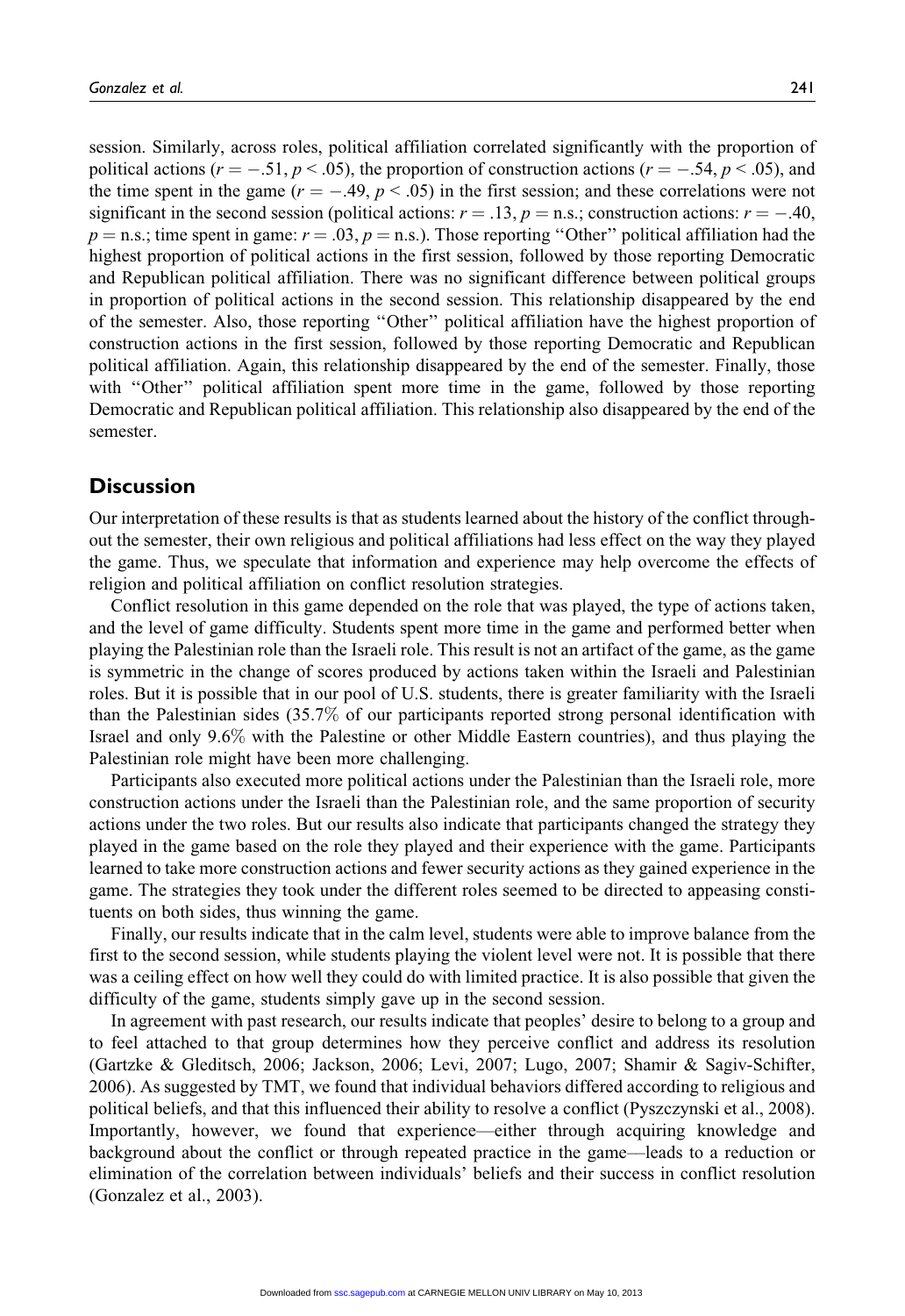In this experiment, students were able to stand in the shoes of the relevant actors and understand each one's perspective by the semester's end, regardless of their own sympathies. One potential explanation for the results is that participants of the experiments were incentivized to "win" the game and they may have no reason to act on their religious or political beliefs once they learn how to play the game. It is difficult to determine what are the long-term effects of practice on identities, however both knowledge and practice in the game alone appear to be powerful ways to reduce the effects of beliefs. A possible question for future research involves the effect of practice on the participants' long-term beliefs. An experimental study in which the rewards are manipulated may help answer this question.

#### Authors' Note

We thank Lisa Czlonka who was a research associate at the DDMLab and helped collect the data reported in this study and Eric Brown and Asi Burak for their development of the inspiring video game that motivated this research, PeaceMaker.

#### Declaration of Conflicting Interests

The authors declared no potential conflicts of interest with respect to the research, authorship, and/or publication of this article.

#### Funding

The authors disclosed receipt of the following financial support for the research, authorship, and/or publication of this article: This research was partially supported by the Defense Threat Reduction Agency (DTRA) grant number: HDTRA1-09-1-0053 to Carnegie Mellon University (Cleotilde Gonzalez); and the Lounsbery Foundation award to Cleotilde Gonzalez.

#### **References**

- Bradley, P. (2006). The history of simulation in medical education and possible future directions. Medical Education, 40, 254–262.
- Edwards, W. (1962). Dynamic decision theory and probabilistic information processing. Human Factors, 4, 59–73.
- Foss, B. A., & Eikaas, T. I. (2006). Game play in engineering education: Concept and experimental results. International Journal of Engineering Education, 22, 1043–1052.
- Gartzke, E., & Gleditsch, K. S. (2006). Identity and conflict: Ties that bind and differences that divide. European Journal of International Relations, 12, 53–87.
- Geva, N., Redd, S. B., & Mintz, A. (1997). Decision making on war and peace: Challenges for future research. In N. Geva & A. Mintz (Eds.), Decision making on war and peace: The cognitive-rational debate (pp. 215–222). Boulder, CO: Lynne Rienner..
- Gonzalez, C., & Czlonka, L. (2010). Games for peace: Empirical investigations with PeaceMaker. In J. Cannon-Bowers & C. Bowers (Eds.), Serious game design and development: Technologies for training and learning (pp. 134–149). Hershey, PA: IGI Global.
- Gonzalez, C., Kampf, R., & Martin, J. (2012). Action diversity of Israeli students in a simulation of the Israeli-Palestinian conflict. Computers in Human Behavior, 28, 233–240.
- Gonzalez, C., Lerch, J. F., & Lebiere, C. (2003). Instance-based learning in dynamic decision making. Cognitive Science, 27, 591–635.
- Greenberg, J., Pyszczynski, T., & Solomon, S. (1986). The causes and consequences of the need for self-esteem: A terror management theory. In R. F. Baumeister (Ed.), Public self and private self (pp. 189–212). New York, NY: Springer-Verlag.

Griffiths, M. (2002). The educational benefits of videogames. Education and Health, 20, 47–51.

ImpactGames (2006). PeaceMaker [Computer Software]. Pittsburgh, PA: ImpactGames. Retrieved from <http://www.peacemakergame.com>